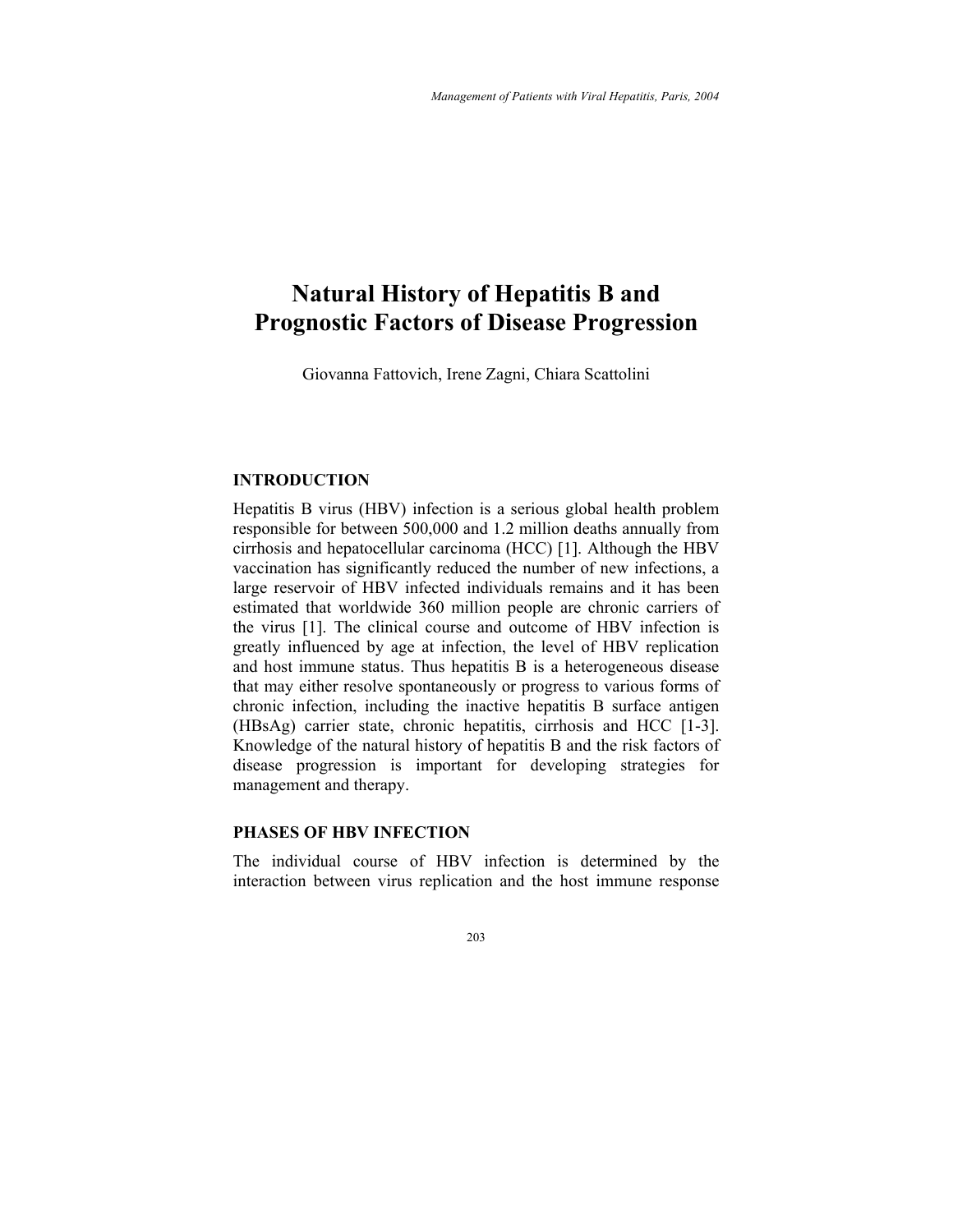and can be divided into four phases: immune tolerance, immune clearance, low or non-replicative, and reactivation.

In the initial immunotolerant phase, patients are hepatitis Be antigen (HBeAg)-positive. They have high serum levels of HBV DNA, but normal or minimally elevated serum alanine aminotransferase (ALT) levels and normal liver or minimal histological activity, thus indicating that the host immune response against the infected hepatocytes is lacking or minimal. After a variable period of HBeAg positivity, depending on the age at acquisition of HBV infection, immune tolerance to the virus is lost and patients may enter the immunoactive phase, characterized by fluctuating, but progressively decreasing HBV DNA levels and increased ALT and histologic activity, reflecting immune-mediated histologic damage. The third low or non-replicative phase involves seroconversion from HBeAg to its antibody (anti-HBe). This is usually preceded by a marked decrease in serum HBV DNA that is not detectable by hybridization techniques, although low levels of HBV DNA can be detected with sensitive polymerase chain reaction (PCR) assays. During this phase, referred to as the inactive HBsAg carrier state, liver disease is inactive with normal ALT and there is a subsidence of hepatic necroinflammation [1-3]. The inactive carrier state can last for decades or even for life, but in a number of patients, reactivation of HBV replication with high levels of HBV DNA and a recrudescence of liver disease occurs either spontaneously or after discontinuation of immunosuppressive therapy [4]. Reactivation of viral replication may occur due to reactivation with the wild type virus (with HBeAg seroreversion) or when replication-competent HBV variants cannot produce HBeAg because of mutations in the pre-core or core promoter regions of the core gene [5].

The low or non-replicative phase may lead to resolution of hepatitis with HBsAg loss and development of neutralizing HBs antibodies (anti-HBs) [1-3]. After HBsAg seroclearance, HBV DNA may still be detectable by PCR in serum and liver biopsy specimens, suggesting that viral eradication is seldom achieved [6]. Immunosuppression in these patients, such as during cancer chemotherapy or after organ transplantation, can lead to reactivation of hepatitis B.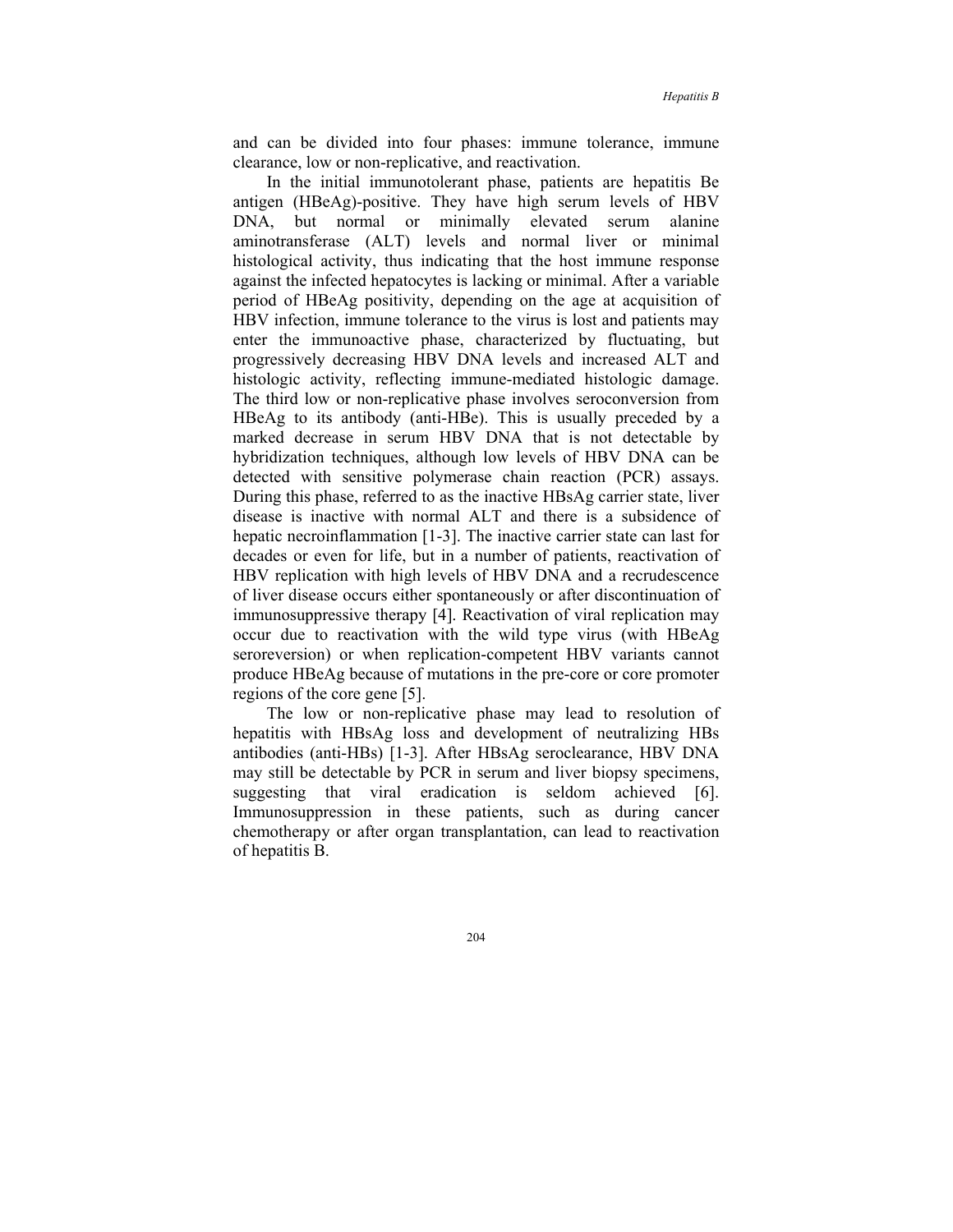## **CLINICAL COURSE OF CHRONIC HEPATITIS B**

Persistence of HBsAg, HBeAg and high levels of HBV DNA in serum for more than 6 months after the primary infection is defined as chronic HBV infection. The proportion of patients who develop chronic HBV infection varies with age at infection; ranging from more than 90% of infants born to highly infectious HBeAg-positive mothers to less than 1% in adults, with an intermediate frequency of approximately 30% in children infected after the neonatal period but before the age of 5 [7] (Figure 1).



**Figure 1:** A diagrammatic representation of the clinical spectrum and potential outcomes of hepatitis B virus infection. Hepatocellular carcinoma (HCC)

\* incidence per 100 person years.

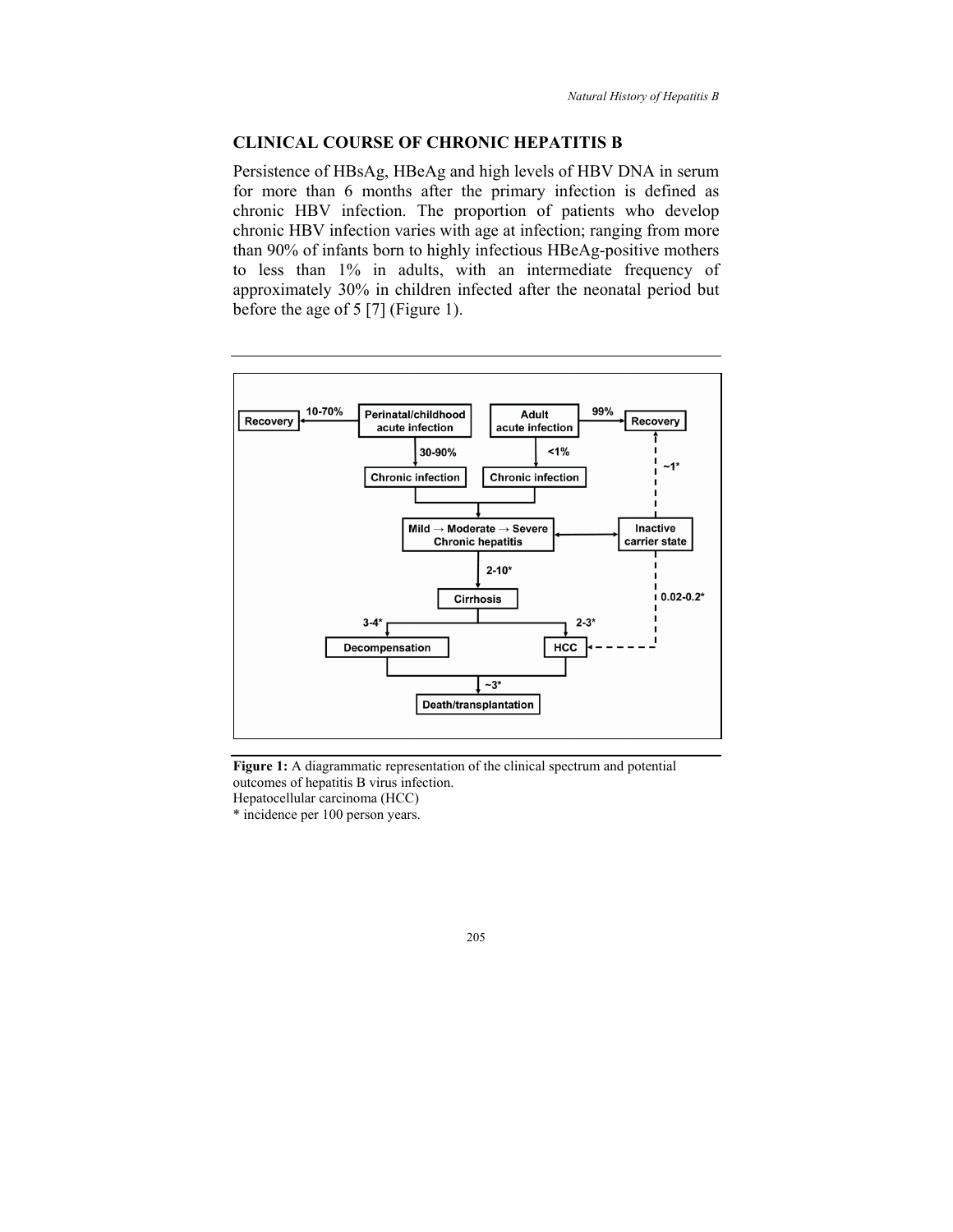#### **HBEAG-POSITIVE CHRONIC HEPATITIS B**

The natural history of chronic hepatitis B is influenced by the mode of transmission and varies with regional endemicity. Perinatal transmission or infection during early childhood predominates in highly endemic areas such as Africa and Asia, where most HBsAgpositive mothers have circulating HBeAg. In low prevalence regions, such as Western Europe and North America, transmission is primarily horizontal in adolescents and adults through sexual contact and intravenous drug use.

Most Asian children with perinatally acquired chronic HBV infection, are in the immunotolerant phase when they present, with HBeAg positivity, very high serum levels of HBV DNA and mild or no liver disease (HBeAg-positive chronic hepatitis with normal ALT). The immunotolerant phase lasts 10 to 30 years and there is a very low rate of spontaneous HBeAg clearance [7]. In contrast, individuals who acquire HBV infection in late childhood, during adolescence or adulthood and become chronic carriers, usually present in the immunoactive phase with liver disease activity (HBeAg-positive chronic hepatitis).

Adult patients with HBeAg-positive chronic hepatitis usually present in the third or fourth decade of life and are more frequently males [8]. The spectrum of liver damage ranges from mild (approximately 20 to 40%) to moderate or severe chronic hepatitis (approximately 40 to 60%) or active cirrhosis (approximately 10 to 25%) [8]. Children usually show milder chronic hepatitis than adults.

Seroconversion from HBeAg to anti-HBe is a very important event in the natural history of chronic HBV infection as it is usually followed by a reduction of HBV DNA replication, biochemical and histological remission of hepatitis and a good prognosis [8-11]. The average rate of spontaneous HBeAg seroconversion has been reported to be between 8% and 15% of patients per year [8]. Factors that can affect the probability of HBeAg seroconversion include gender, age and the degree of liver disease activity. Older carriers and female carriers are more likely to clear HBeAg [12-14].

Patients with ALT levels more than 5 times the upper limit of normal (ULN) show a spontaneous HBeAg seroconversion rate of over 50% at the end of 1 year follow-up compared to less than 10% in patients with ALT levels less than 5 times the ULN [15]. Often the disappearance of HBeAg is preceded or accompanied by a transient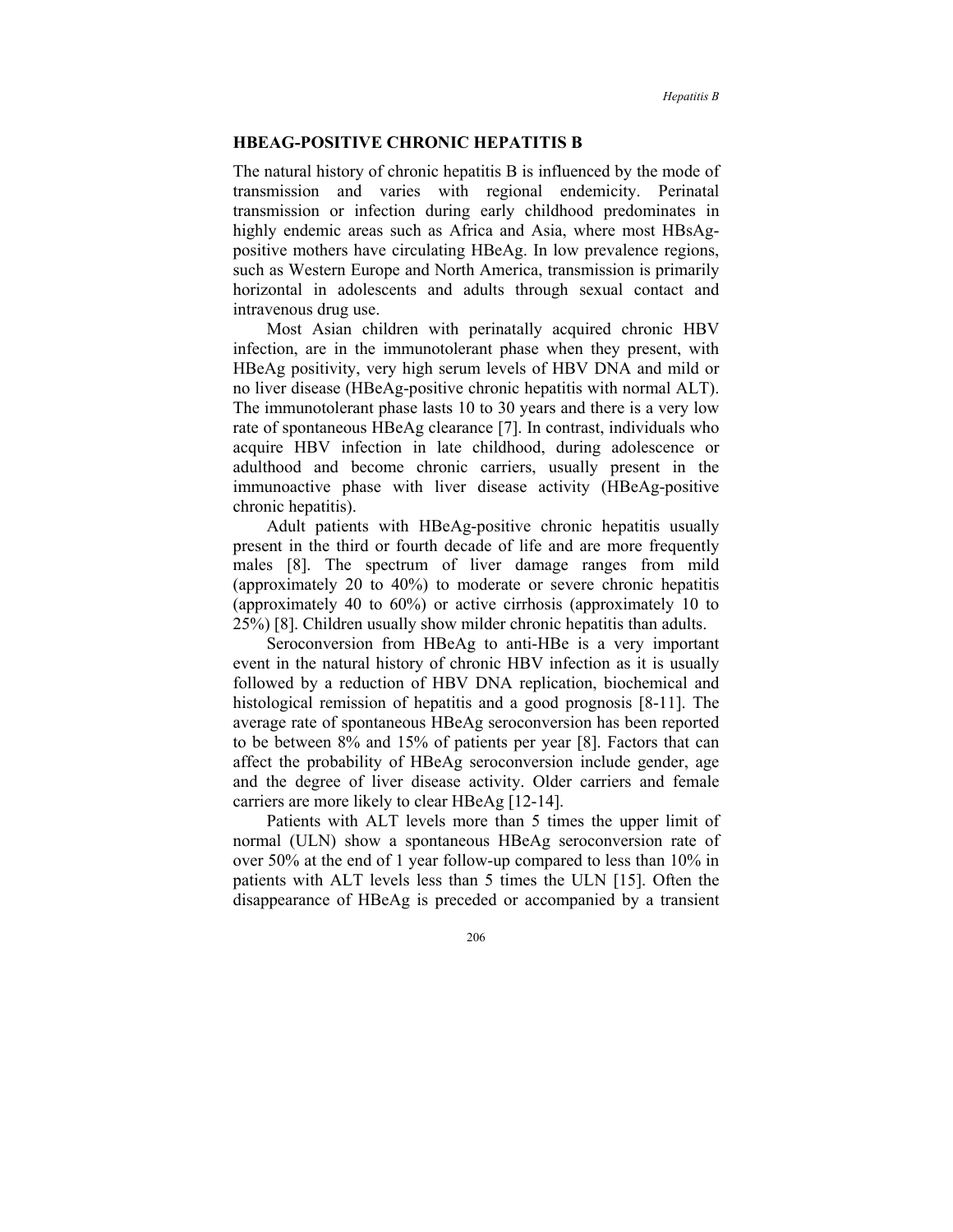rise in ALT levels, known as a flare, which is the expression of a vigorous HBV-specific immune response. Although a sudden increase in serum ALT may be a favorable prognostic sign in chronic hepatitis B, some patients experience repeated episodes of flares without HBeAg loss. The clinical spectrum associated with these acute exacerbations varies greatly; patients may remain asymptomatic or develop symptoms of acute hepatitis that in some cases may progress to hepatic decompensation [13].

Recently the role of the HBV genotype on the rate of HBeAg seroconversion has been examined, but it is still uncertain. Studies from Asia have suggested that patients with genotype B tend to have a higher cumulative rate of HBeAg seroconversion than genotype C infected patients, but more recent data indicate that this difference disappears during long-term follow-up [16, 17]. There is only one longitudinal study in Western patients indicating that HBeAg seroconversion rate did not differ with different HBV genotypes [18].

HBeAg seroconversion associated with remission of liver disease reflects the transition from chronic hepatitis B to the inactive HBsAg carrier state, but longitudinal studies have shown that a proportion of HBeAg-negative patients retain or redevelop high levels of HBV DNA and persistent or intermittent elevation in ALT levels associated with liver necroinflammation and progressive fibrosis [5, 9-11]. These patients have HBeAg-negative chronic hepatitis.

## **HBEAG-NEGATIVE CHRONIC HEPATITIS B**

The diagnosis of HBeAg-negative chronic hepatitis can be made in patients who (1) are HBsAg-positive for at least 6 months to establish chronic HBV infection, (2) HBeAg-negative and anti-HBe-positive, (3) have detectable serum HBV DNA levels by molecular hybridization techniques or by quantitative PCR assays (suggested threshold of  $10^5$  copies per mL), (4) elevated ALT, (5) liver necroinflammation at histology, and (6) no other concomitant or superimposed causes of liver disease [1-3, 5].

Most patients with HBeAg-negative chronic hepatitis harbor a variant virus that cannot produce HBeAg. The most common mutation preventing HBeAg production is a guanine (G) to adenine (A) change at nucleotide 1896 (G1896A) producing a stop codon (at pre-core codon 28) that prematurely terminates synthesis of HBeAg 5. Other pre-core changes as well as mutations in the basic core promoter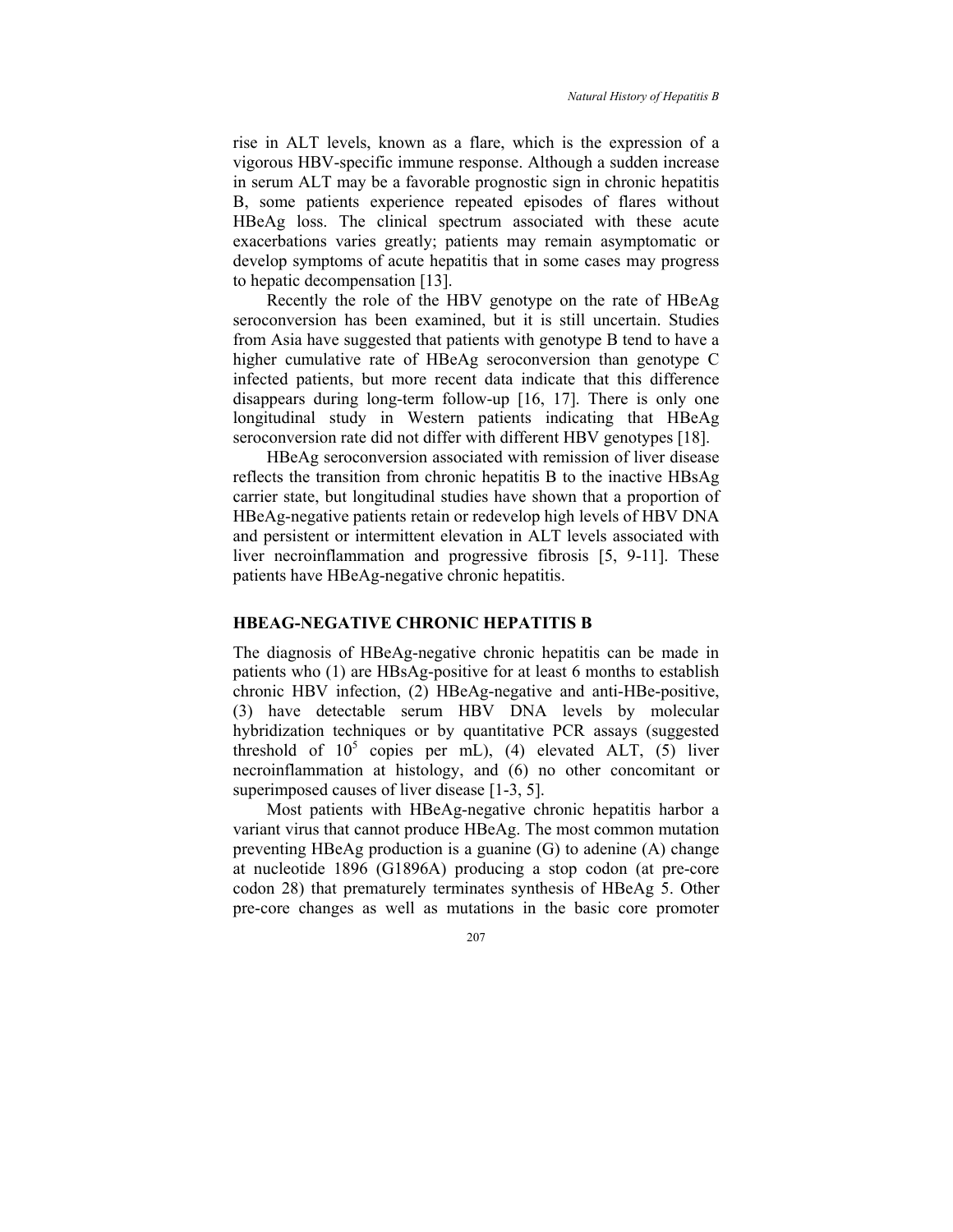region which down-regulate HBeAg synthesis at the transcriptional level have been described [5]. The most common pre-core mutation (G1896A) is predominantly found in association with HBV genotype B, C and D with a thymidine (T) at pre-core position 1858. In contrast, in HBV genotype A the nucleotide 1858 is a cytosine (C) and, given the impaired base pairing between C and A, a G1896A mutation is not selected since it would diminish the replicative efficiency of HBV. Thus, HBeAg-negative chronic hepatitis is more common in Southern Europe, where genotype D predominates, and in Asia, where both genotype B and C are common. However available data suggest that HBeAg-negative chronic hepatitis is present worldwide with marked variations in the prevalence of pre-core and core promoter variants among HBeAg-negative patients in different part of the word [19].

Patients with HBeAg-negative chronic hepatitis are usually male and older than patients with HBeAg-positive chronic hepatitis (median 40, range 36-45 years) [5, 8, 20, 21]. Although the wide spectrum of histologic damage seen in HBeAg-positive chronic hepatitis may also be found in HBeAg-negative chronic hepatitis, HBeAg-negative patients are more likely to have severe necroinflammation (>50% of cases) or cirrhosis (approximately one third of cases) at the time of first clinical presentation [8, 20, 21].

HBeAg-negative chronic hepatitis has various profiles characterized by major fluctuations of both viremia and ALT (HBV DNA can fall below  $10^5$  copies per mL and ALT may normalize temporarily) in over 50% of patients [20]. Periods of completely normal ALT may be long lasting, but usually the disease recurs. Sustained spontaneous remissions of disease activity are rare and delayed spontaneous HBsAg loss occurs at a low rate of 0.5% [5, 11, 21].

#### **INACTIVE HBSAG CARRIER STATE**

The diagnosis of the inactive HBsAg carrier state is based on the following criteria: (1) HBeAg negativity and anti-HBe positivity, (2) undetectable or low levels of HBV DNA (suggested levels less than 10<sup>5</sup> copies per mL), (3) repeatedly normal ALT levels, (4) minimal or no necroinflammation, slight fibrosis or even normal liver on histology [1-3]. In patients who have already developed cirrhosis during the high replicative phase of infection, the picture in the inactive carrier state will be that of inactive cirrhosis.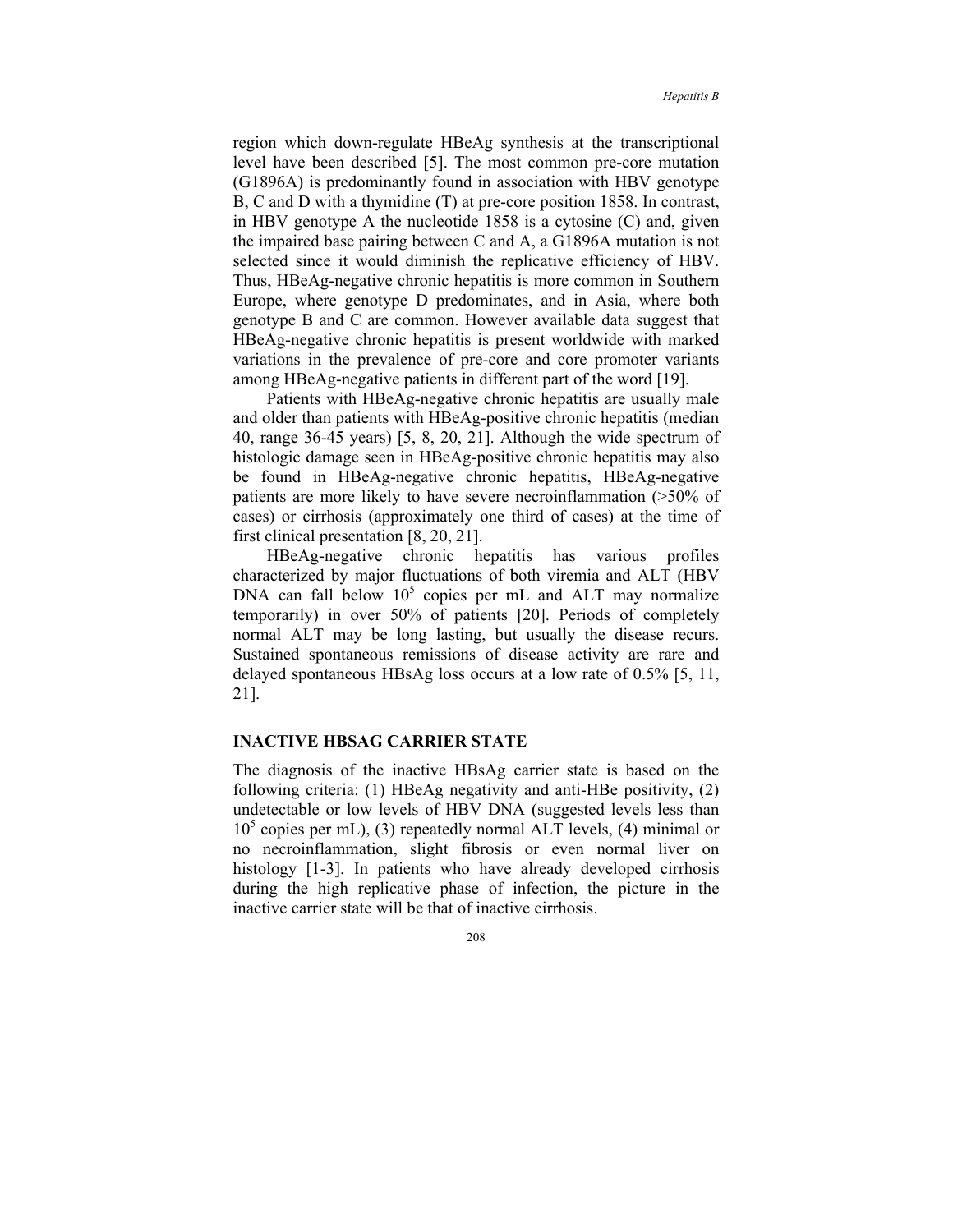Long-term follow-up studies (up to 29 years) of these carriers have shown that liver disease remains inactive in most patients, thus indicating a benign prognosis; patients rarely progress to cirrhosis or HCC [11, 22-24].

During follow-up an estimated 20 to 30% of all inactive HBsAg carriers experience spontaneous reactivation of hepatitis B with reappearance of ALT elevation and high serum levels of HBV DNA, with or without HBeAg seroreversion [4, 11]. Data indicate that HBeAg seroreversion occurs in approximately 4% of patients during 1 to 18 years of follow-up and it is often severe with a high risk of developing cirrhosis [11]. HBV reactivation is usually asymptomatic, although in some patients it may present as acute hepatitis, with or without jaundice. Intermittent or persistent reactivation of hepatitis B may be a major cause of progressive liver damage and in cirrhotic patients may lead to decompensation [4].

Spontaneous HBsAg clearance occurs during chronic HBV infection at an estimated annual incidence of 1 to 2% in Western carriers [14, 25], and even less (0.05 to 0.8%) in areas that are endemic for HBV where infection is usually acquired perinatally or in early childhood [12, 26]. The prognosis following HBsAg clearance is excellent, except in patients with cirrhosis or concomittant HCV or HDV infection before HBsAg clearance. In fact hepatic decompensation, HCC as well as liver-related mortality may still occur in patients who have already developed cirrhosis when spontaneous HBsAg loss occurs, with or without concurrent infections [25, 27].

#### **RATES OF PROGRESSION TO CIRRHOSIS**

In untreated carriers with predominantly HBeAg-positive chronic hepatitis referred to clinical centers, the reported incidence of cirrhosis ranges from 2 to 5.4 per 100 person years with a cumulative incidence of 8 to 20% over a 5 year period [8, 28, 29] (Figure 1). It has been suggested that the rate of cirrhosis is higher in patients with HBeAgnegative chronic hepatitis than in patients with HBeAg-positive chronic hepatitis, the incidence being 8 to 10 per 100 person years [11, 30, 31]. In a prospective study of patients with HBeAg-negative chronic hepatitis followed from early occurrence of the disease to after HBeAg seroconversion, the incidence of progression to biopsy proven cirrhosis was as high as 9.6 per 100 person years [11].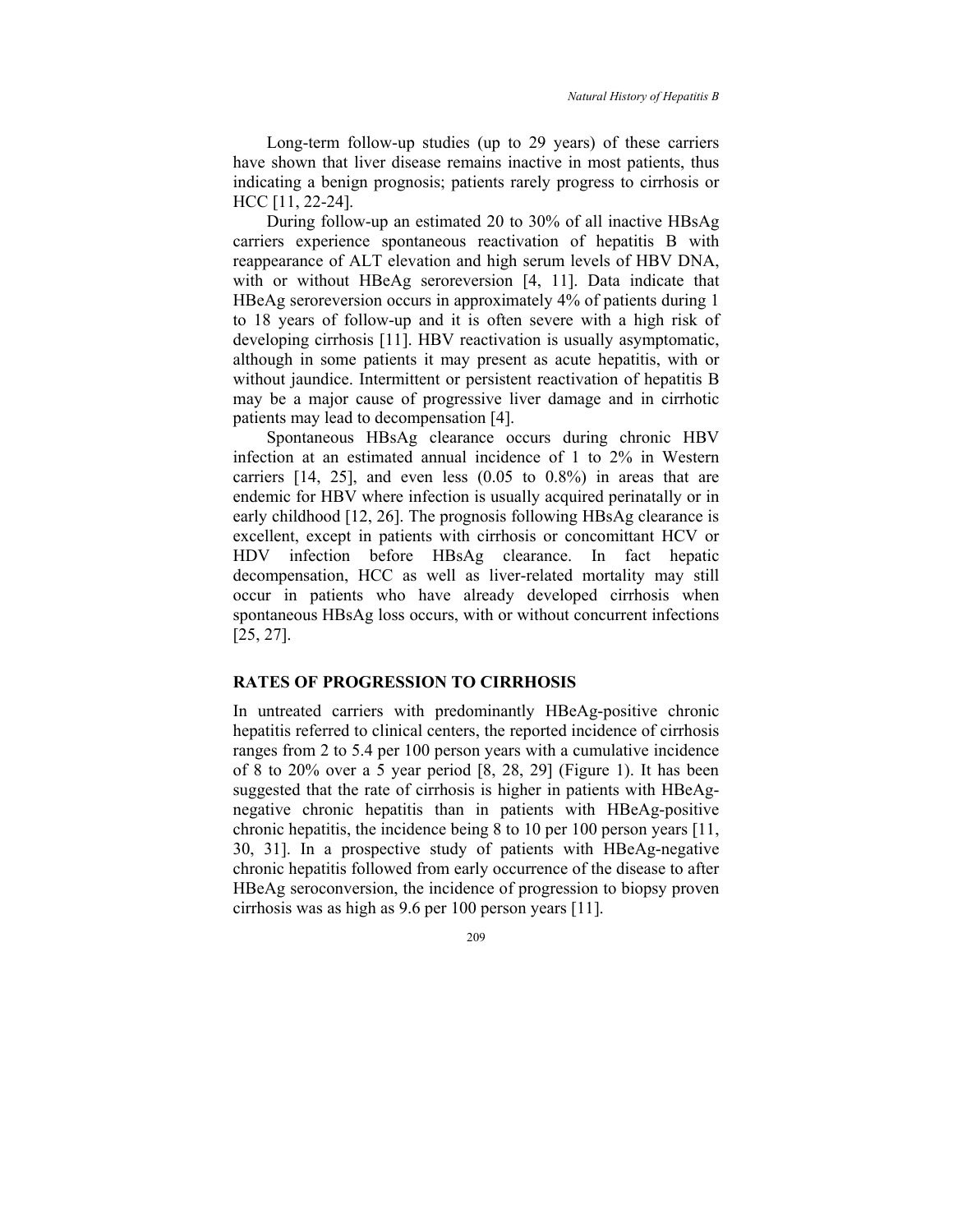In adult patients with chronic hepatitis B, the average age at the time of diagnosis of cirrhosis was 41 to 52 years old (median 46) [8]. In general, progression to cirrhosis occurs insidiously and without symptoms, as indicated by a European study where only a minority (24%) of patients were symptomatic at diagnosis of compensated cirrhosis type B [32].

#### **LIVER-RELATED COMPLICATIONS AND MORTALITY**

Long-term liver-related complications of chronic HBV infection include the development of HCC, hepatic decompensation and death (Figure 1).

#### **Hepatocellular carcinoma**

The risk of HCC varies according to geographic factors, duration of HBV infection and the severity of liver disease. Indeed, there is a greater risk of HCC with chronic HBV infection from perinatal transmission in highly endemic areas than for infections acquired as an adult. In the presence of cirrhosis, the risk of acquiring HCC is correspondingly higher than inpatients without cirrhosis. In studies in countries where HBV is highly endemic (Taiwan, Singapore), the summary HCC incidence rate was 0.2 per 100 person years in inactive carriers, 1.0 in chronic hepatitis B without pre-existing cirrhosis at diagnosis and 3.2 in patients with compensated cirrhosis, with a 5-year HCC cumulative incidence of 15% in cirrhotics [33]. In Western countries where infection is slightly or moderately endemic the summary HCC incidence was 0.02 per 100 person years in inactive carriers, 0.1 in chronic hepatitis B without cirrhosis at diagnosis and 2.2 in compensated cirrhosis, with a 5-year HCC cumulative incidence of 10% in cirrhotics [33].

In a study analyzing the natural history of compensated cirrhosis type B in 161 Western European caucasian patients (EUROHEP cohort), who were delta-negative and remained untreated during a mean follow of 6 years, the 5-year cumulative HCC risk was 9% [34]. Most patients with HCC did not experience hepatic decompensation before or at the time of diagnosis of liver cancer, indicating that HCC usually develops in clinically silent cirrhosis [34].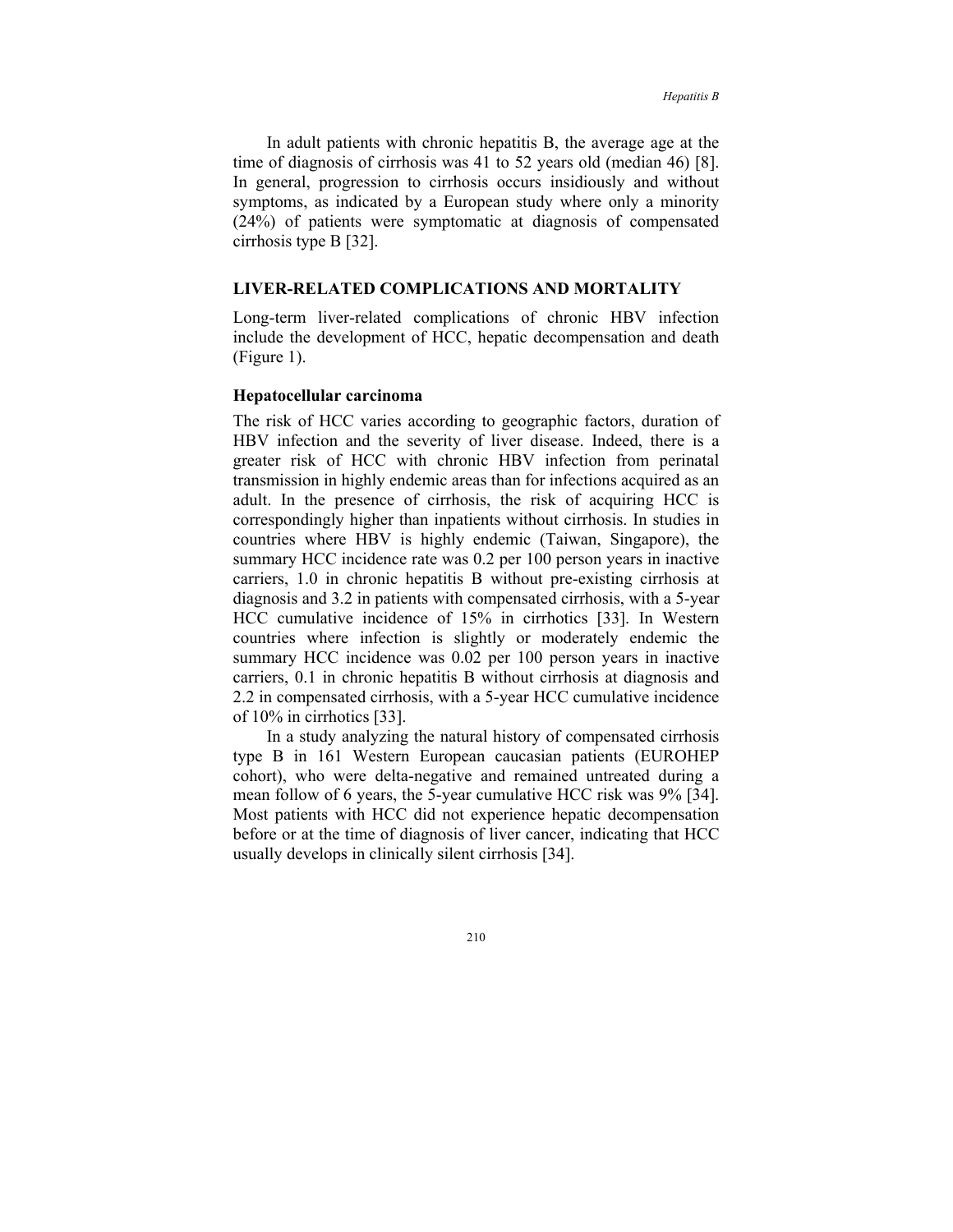#### **Hepatic decompensation**

The average age for the development of clinical cirrhosis is 55 years old [34, 35]. In longitudinal studies conducted in Europe [34] and Asia [36] including patients with early stages of cirrhosis (Child class A) the incidence of hepatic decompensation was 3 to 4 per 100 person years with a 5-year cumulative incidence of 16 to 20%. Overall these findings indicate that decompensation usually occurs several years after cirrhosis is diagnosed.

#### **Mortality rates**

Several longitudinal studies of the natural history of untreated chronic HBV carriers demonstrate that the mortality rate varies with the baseline clinical setting. In a series of untreated patients with chronic hepatitis B, both HBeAg-positive and HBeAg-negative, without preexisting cirrhosis at baseline and without HDV infection, the incidence of liver-related death was low, ranging from 0 to 1.0 per 100 person years with a 5-year mortality rate of 0-1% [8, 28, 29].

The 5-year mortality rate is 14-20% in patients with compensated HBV-cirrhosis [32, 34, 37]. In the EUROHEP cohort of patients with compensated cirrhosis type B, the incidence of liver-related death was 3.5 and the 5-year mortality rate was 14% [34]. HCC and liver failure were the main causes of death. Once liver disease decompensation occurs, the prognosis is poor with the 5-year mortality rate ranging from 65%-85% [37, 38]. There is some correlation between the type of decompensation and the prognosis. The highest mortality was observed in patients with more than one complication and the lowest mortality rate in patients with ascites (62% at 5 years) [34].

## **PROGNOSTIC FACTORS OF DISEASE PROGRESSION**

A number of viral-related, host-related and external factors may have an impact on the rate of disease progression (Table 1).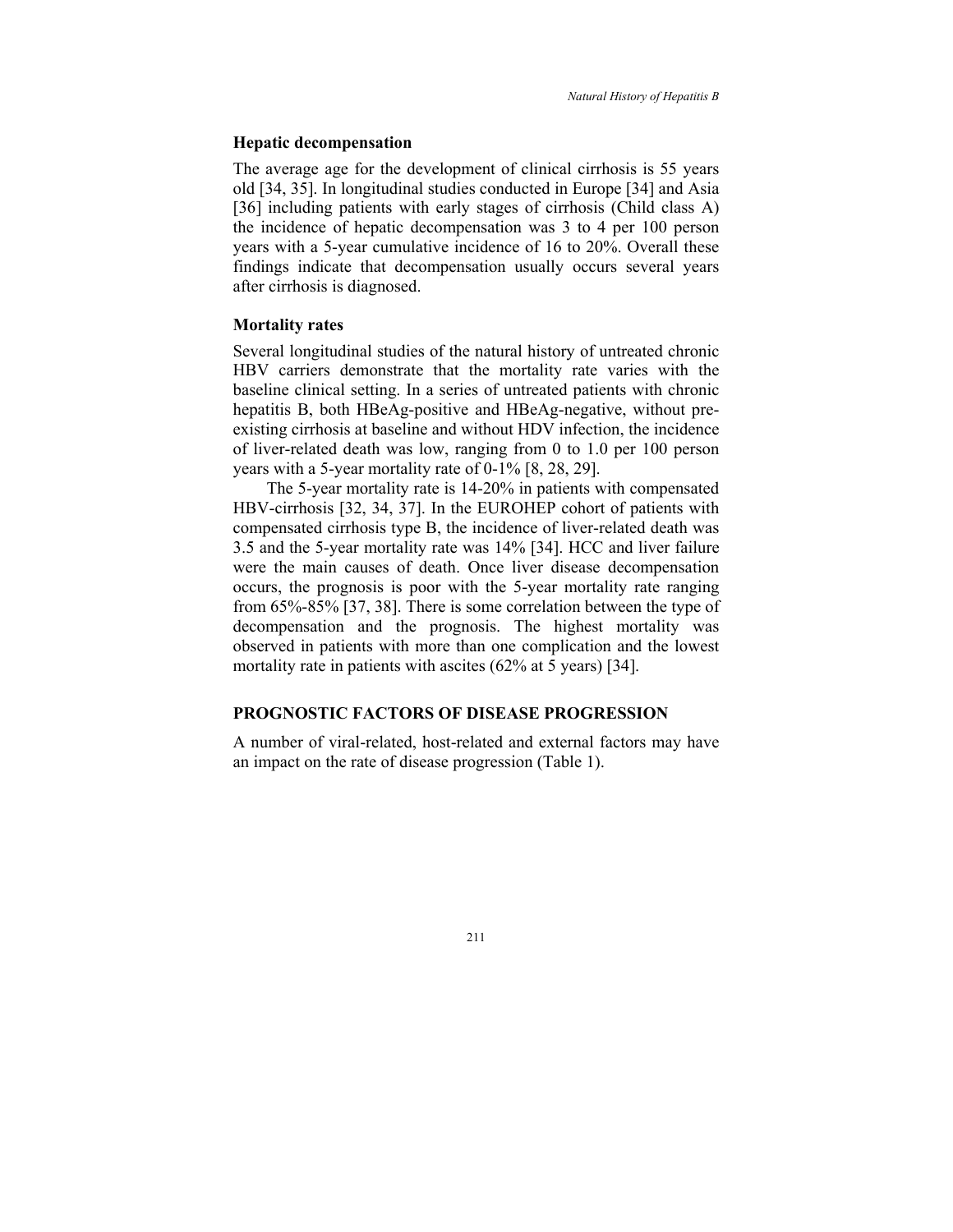| Viral-related                                       |
|-----------------------------------------------------|
| HBV replication status during follow-up             |
| <b>HBV</b> variants                                 |
| HBV genotype <sup>a</sup>                           |
| HDV co-infection                                    |
| HCV co-infection                                    |
| HIV co-infection <sup>a</sup>                       |
| <b>Host-related</b>                                 |
| Age at diagnosis                                    |
| Gender                                              |
| Severity of liver disease at presentation           |
| Recurrent flares of hepatitis                       |
| Sustained ALT normalization                         |
| <b>External</b>                                     |
| Alcohol                                             |
| Smoking <sup>a</sup>                                |
| Environmental contaminants (aflatoxin) <sup>b</sup> |

| <b>Table 1:</b> Factors affecting progression of chronic hepatitis and compensated cirrhosis |  |  |
|----------------------------------------------------------------------------------------------|--|--|
| due to hepatitis B virus (HBV).                                                              |  |  |

Hepatitis delta virus (HDV), hepatitis C virus (HCV), human immunodeficiency virus (HIV)<sup>a</sup> more research needed;  $\overrightarrow{b}$  important in HBV endemic regions.

## **Virus-related factors**

Ongoing "clinically" significant HBV replication, defined by the presence of detectable serum HBV DNA using a non-PCR assay  $(>10<sup>5</sup> - 10<sup>6</sup>$  copies per mL) or HBeAg, may accelerate the progression of chronic hepatitis to cirrhosis [20, 28, 39]. Once cirrhosis has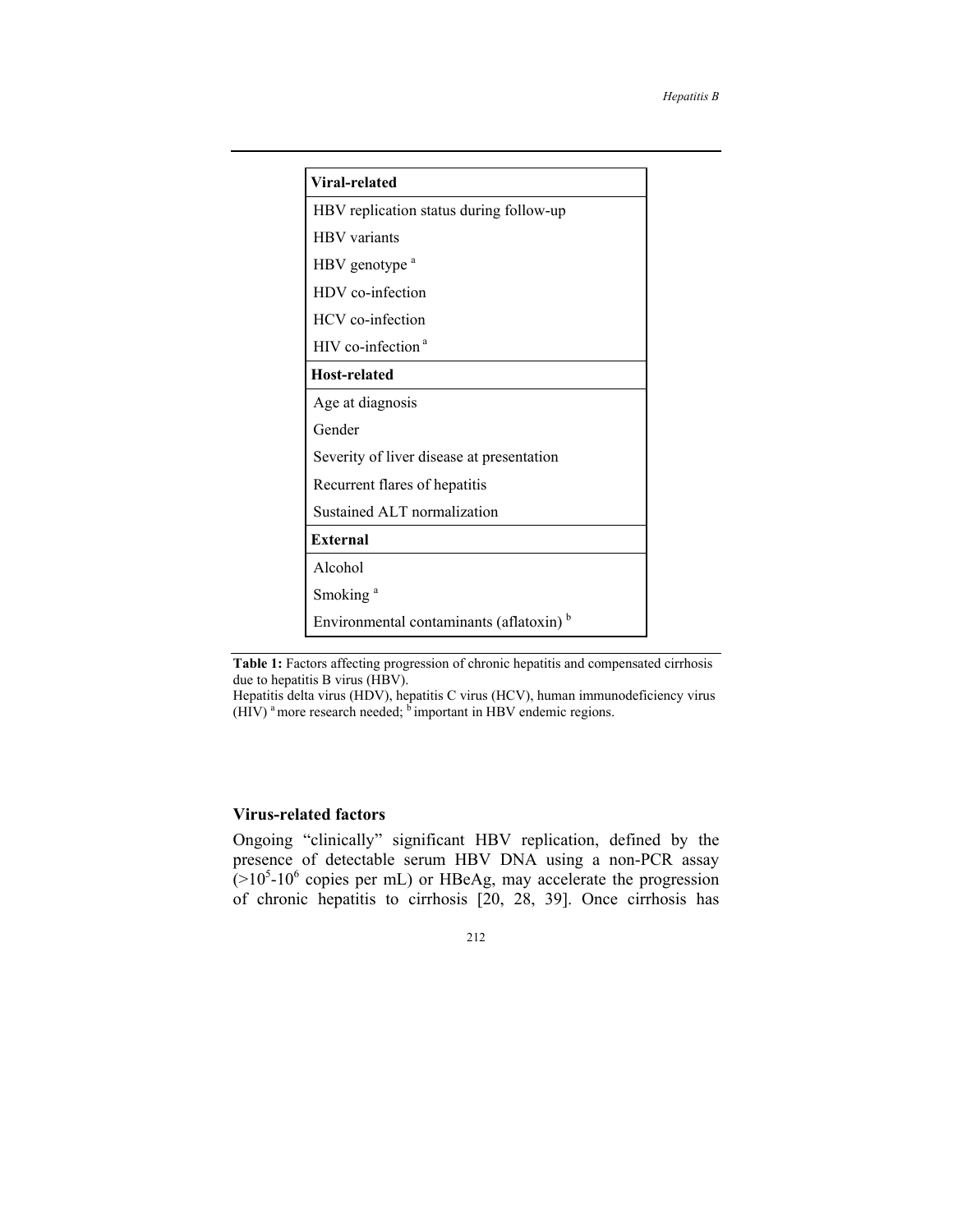developed, patients with high levels of HBV replication are at increased risk of liver-related death, whereas those undergoing clearance of HBeAg, suppression of HBV DNA and ALT normalization have an improved survival rate [37, 40]. In the EUROHEP cohort of patients with compensated cirrhosis, the risk of decompensation and liver-related mortality in HBV DNA-positive patients compared to HBV DNA-negative patients was 4 fold and 5.9 fold respectively [34]. In the Dutch cohort of cirrhotic patients, loss of HBeAg and development of anti-HBe during follow-up was associated with a reduction in the likelihood of liver-related death by 2.2 fold [37]. Even in patients with decompensated cirrhosis, suppression of HBV replication and delayed HBsAg loss is an important event that may be associated with improved survival [35].

On the other hand, the prognostic role of active HBV replication at diagnosis in the prediction of HCC is still controversial. A population-based study in 11,893 Taiwanese men found that the risk of HCC increased 10-fold among men who were positive for HBsAg alone and 60-fold for those positive for both HBsAg and HBeAg at diagnosis compared to HBsAg-negative men [41]. In the EUROHEP cohort of patients with compensated cirrhosis type B, the risk of liver cancer did not differ among HBeAg-positive, HBeAg-negative/HBV DNA-positive or HBeAg-negative/HBV DNA-negative patients at diagnosis [34]. However, these negative results may be related in part to the small sample size in each group of patients and to the low overall incidence of HCC.

The influence of the HBV genotypes on the clinical outcome of chronic hepatitis B is still under investigation [42]. One study from Taiwan found that genotype C is associated with advanced fibrotic liver disease and genotype B is associated with an increased risk of HCC [43], but other studies from Japan and China reported that the life long risk of progression to cirrhosis and the development of HCC did not differ between HBV genotype B and C [17, 44] In India and the Mediterranean area, genotype D is associated with more severe liver disease than genotype A [18, 42]. Whether differences in the preferential occurrence of the pre-core and core promoter mutations in association with different HBV genotypes affect the clinical outcome of chronic liver disease has still not been clarified.

An important factor in disease progression is co-infection with similarly transmitted viral infections. The reported worldwide prevalence of serum anti-HCV in patients with chronic HBV or HDV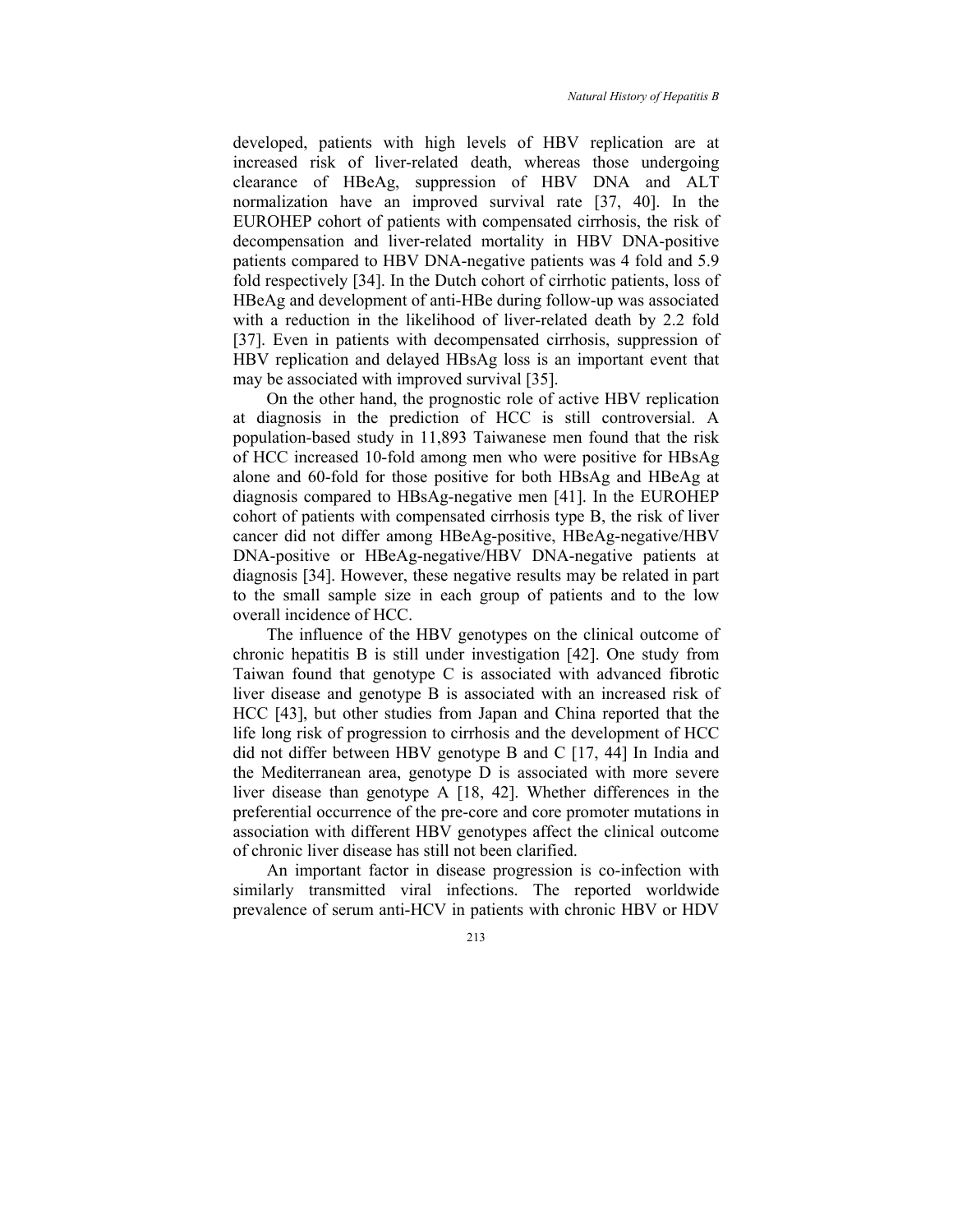infection is greater than 10%, particularly among injecting drug users [45]. Co-infection with HCV and HBV or triple infection with HCV, HBV and HDV tend to aggravate the severity and the progression of liver disease to cirrhosis [45-47]. HCV or HDV co-infection in patients with cirrhosis has been linked to an increased risk of HCC [48-50].

In homosexual men with chronic HBV infection, HIV infection is associated with a lower rate of spontaneous HBeAg seroconversion and an increased incidence of cirrhosis in cases of low CD4 count  $(<200/nm<sup>3</sup>)$  compared to HIV-positive patients with a CD4 count  $>$ 200/mm<sup>3</sup> and to HIV-negative patients [51]. To our knowledge, no data are available on the risk of HCC in HBV/HIV co-infected persons.

#### **Host-related factors**

Older age at diagnosis appears to be an important determinant of progression to cirrhosis, HCC and increased mortality [32, 34, 37, 38, 49]. This may be because the aging immune system cannot contain the disease process or simply because of the longer duration of infection and liver disease. Fibrosis appears to progress more slowly in females than in males with chronic hepatitis B, suggesting that estrogens have a protective effect on fibrogenesis [52]. Contrasting data are available on the influence of gender on the risk of HCC [38, 53].

The biochemical and histological expression of the disease is significantly related to disease progression. The natural course of chronic hepatitis B is punctuated by spontaneous flares of hepatitis and recurrent episodes of severe necroinflammation and regeneration may increase the risk of fibrosis and cirrhosis [4, 39]. In addition, the severity of the fibrosis stage at presentation correlates with the risk of developing cirrhosis; in one study the rate of progression to cirrhosis was 0%, 6% and 17% after 5 years for stages F1, F2 and F3, respectively [29].

In patients with compensated HBV-cirrhosis, baseline clinical and biochemical characteristics that indicate decreased hepatocellular function (hypoalbuminemia, mild elevation in bilirubin levels (17- 51µmol/L) and the presence of portal hypertension (decreased platelet counts, splenomegaly) correlate with an increased risk of hepatic decompensation and HCC and poor survival [32, 34, 37].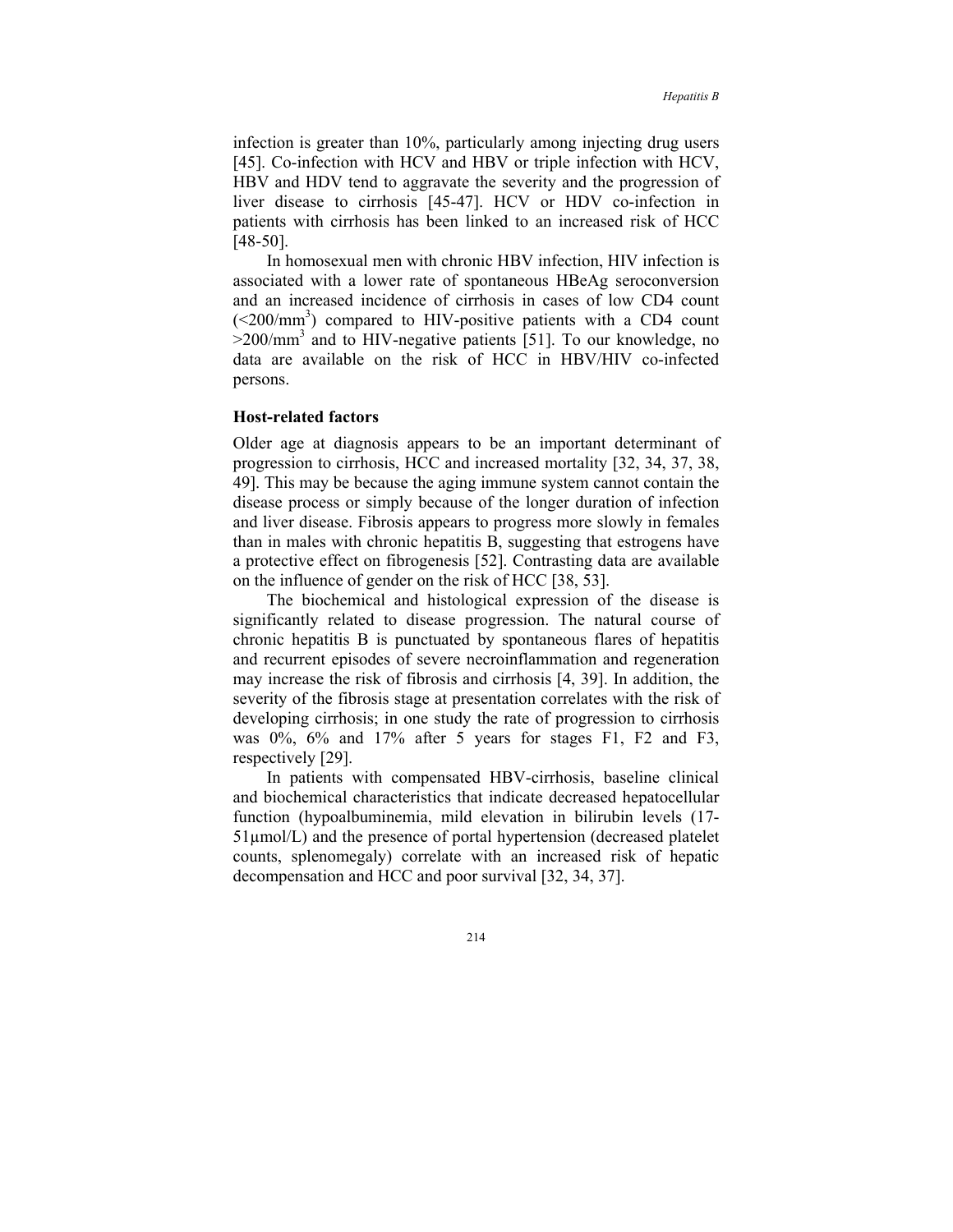#### **External factors**

Chronic alcoholism plays a major role in increasing the rate of progression to both cirrhosis and HCC. Among patients with chronic hepatitis B, those with a history of heavy drinking have a 6 fold higher risk of progression to cirrhosis [29]. A case control study found that there was a synergy between alcohol drinking and HBV infection in the risk of liver cancer, with an increased risk of approximately 2 fold over that with alcohol alone for HBV infected subjects of both sexes who drank more than 60g/day [54]. Additional external factors that may increase the risk of liver cancer include smoking and dietary carcinogens such as aflatoxins which contaminate food stored in humid conditions [41, 55].

### **CONCLUSIONS**

In conclusion, the difficulties of determining the natural history of chronic hepatitis B include (1) the absence of symptoms during the early stages, but also during progression to cirrhosis, (2) the slow and variable progression to cirrhosis and end-stage liver disease, (3) accompanying factors that can modify the course, including coinfections and co-morbid conditions, and (4) the now common use of antiviral treatments. At present there is no generally accepted way to predict the long-term outcome in an individual patient, although a combination of demographic, virological, biochemical, histological and environmental factors can provide useful information for describing the natural history of the disease. Further characterization of host, virus and external factors associated with rates of fibrosis progression and long-term complications of chronic hepatitis B would allow more efficient clinical management and treatment of this disease.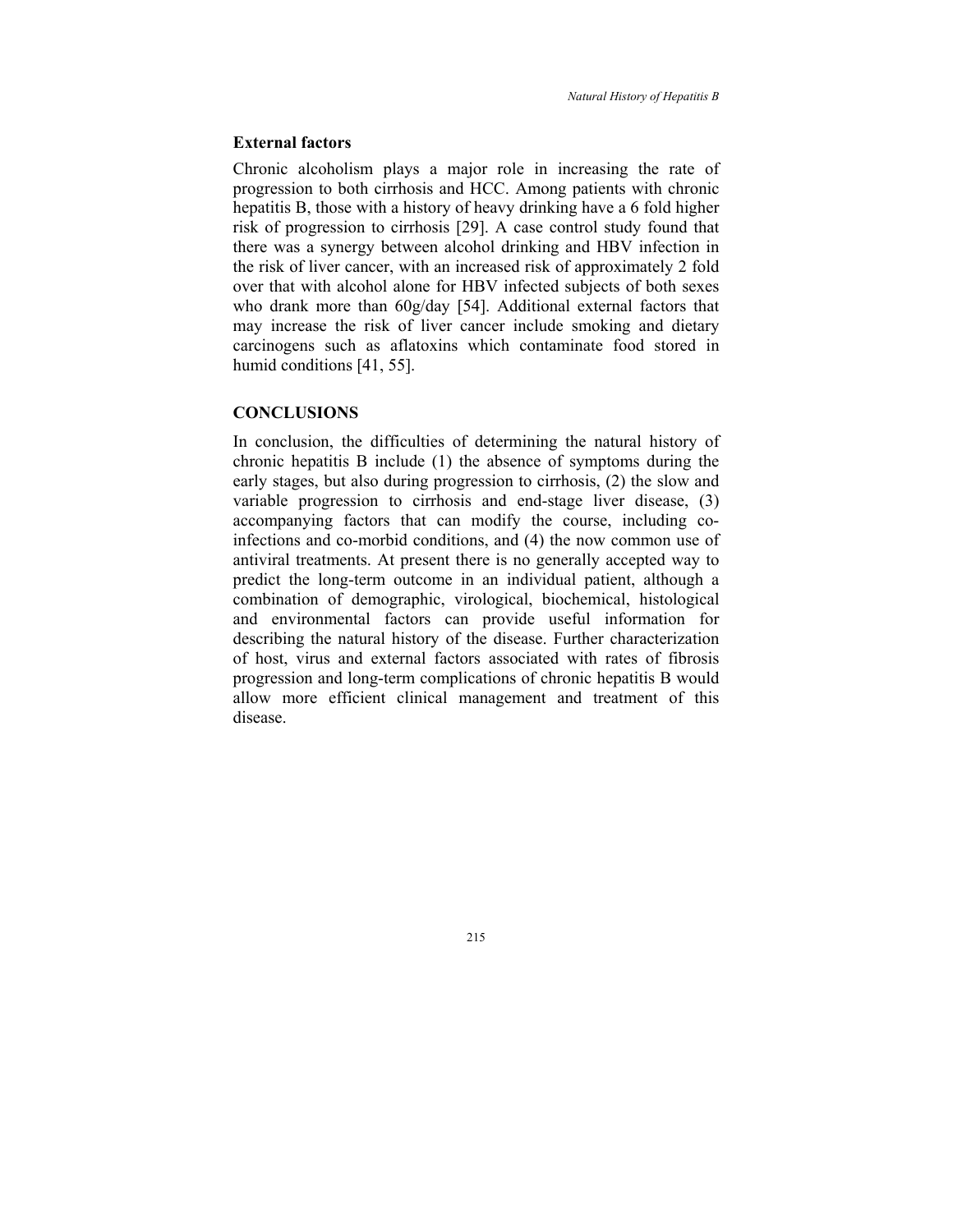## **REFERENCES**

- 1. EASL International Consensus Conference on Hepatitis B. J Hepatol 2003;39:S3-S25.
- 2. Lok AS, Heathcote EJ, Hoofnagle JH. Management of hepatitis B: 2000- Summary of a workshop. Gastroenterology 2001;120:1828-1853.
- 3. Lok ASF, McMahon BJ. Chronic hepatitis B. Hepatology 2001;34:1225-1241.
- 4. Perillo RP. Acute flares in chronic hepatitis B: the natural and unnatural history of an immunologically mediated liver disease. Gastroenterology 2001;120:1009-1022.
- 5. Hadziyannis SJ, Vassilopoulos D. Hepatitis Be antigen-negative chronic hepatitis B. Hepatology 2001;34:617-624.
- 6. Chemin I, Zoulim F, Merle P, Arkhis A, Chevallier M, Kay A, Cova L, Chevallier P, Mandrand B, Trepo C. High incidence of hepatitis B infections among chronic hepatitis cases of unknown aetiology. J Hepatol 2001;34:471- 473.
- 7. Chang MH. Natural history of hepatitis B infection in children. J Gastroenterol Hepatol 2000;15:E11-19.
- 8. Fattovich G. Natural history and prognosis of hepatitis B. Semin Liver Dis 2003;23:47-58.
- 9. Bortolotti F, Jara P, Crivellaro C, Hierro L, Cadrobbi P, Frauca E, Camarena C, De La Vega A, Diaz C, De Moliner L, Noventa F. Outcome of chronic hepatitis B in Caucasian children during a 20-year observation period. J Hepatol 1998;29:184-190.
- 10. Fattovich G, Rugge M, Brollo L, Pontisso P, Noventa F, Guido M, Alberti A, Realdi G. Clinical, virologic and histologic outcome following seroconversion from HBeAg to anti-HBe in chronic hepatitis type B. Hepatology 1986;6:167- 172.
- 11. Hsu YS, Chien RN, Yeh CT, Sheen IS, Chiou HY, Chu CM, Liaw YF. Longterm outcome after spontaneous HBeAg seroconversion in patients with chronic hepatitis B. Hepatology 2002;35:1522-1527.
- 12. McMahon BJ, Holck P, Bulkow L, Snowball M. Serologic and clinical outcomes of 1536 Alaska natives chronically infected with hepatitis B virus. Ann Intern Med 2001;135:759-768.
- 13. Yuen MF, Yuan HJ, Hui CK, Wong DKH, Wong WM, Chan AOO, Wong BCY, Lai CL. A large population study of spontaneous HBeAg seroconversion and acute exacerbation of chronic hepatitis B infection: implications for antiviral therapy. Gut 2003;52:416-419.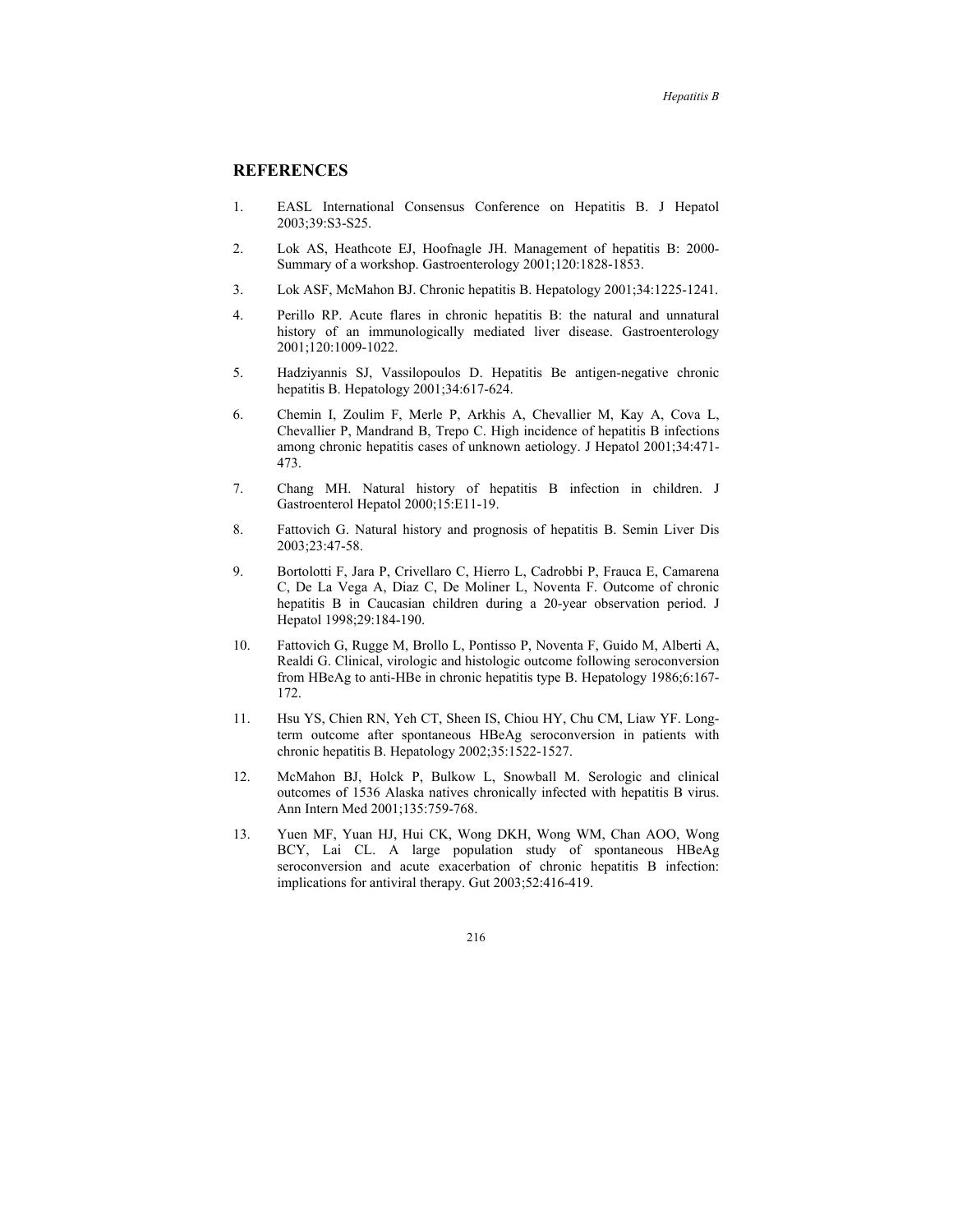- 14. Alward WLM, McMahon BJ, Hall DB, Heyward WL, Francis DP, Bender TR. The long-term serological course of asymptomatic hepatitis B virus carriers and the development of primary hepatocellular carcinoma. J Infect Dis 1985;151:604-609.
- 15. Liaw YF. Hepatitis flares and hepatitis B e antigen seroconversion: implication in anti-hepatitis B virus therapy. J Gastroenterol Hepatol 2003;18:246-252.
- 16. Chu CJ, Hussain M, Lok ASF. Hepatitis B virus genotype B is associated with earlier HBeAg seroconversion compared to hepatitis B virus genotype C. Gastroenterology 2002;122:1756-1762.
- 17. Yuen MF, Sablon E, Yuan HJ, Wong DKH, Hui CK, Wong BCY, Chan AOO, Lai CL. Significance of hepatitis B genotype in acute exacerbation, HBeAg seroconversion, cirrhosis-related complications, and hepatocellular carcinoma. Hepatology 2003;37:562-567.
- 18. Sanchez-Tapias JM, Costa J, Mas A, Bruguera M, Rodès J. Influence of hepatitis B virus genotype on the long-term outcome of chronic hepatitis B in Western patients. Gastroenterology 2002;123:1848-1856.
- 19. Funk ML, Rosenberg DM, Lok ASF. World-wide epidemiology of HBeAgnegative chronic hepatitis B and associated pre-core and core promoter variants. J Viral Hepat 2002;9:52-61.
- 20. Brunetto MR, Oliveri F, Coco B, Leandro G, Colombatto P, Gorin JM, Bonino F. Outcome of anti-HBe positive chronic hepatitis B in alphainterferon treated and untreated patients: a long-term cohort study. J Hepatol 2002;36:263-270.
- 21. Papatheodoridis GV, Manesis E, Hadziyannis SJ. The long-term outcome of interferon-α treated and untreated patients with HBeAg-negative chronic hepatitis B. J Hepatol 2001;34:306-313.
- 22. De Franchis R, Meucci G, Vecchi M, Tatarella M, Colombo M, Del Ninno E, Rumi MG, Donato MF, Ronchi G. The natural history of asymptomatic hepatitis B surface antigen carriers. Ann Intern Med 1993;118:191-194.
- 23. Bellentani S, Dal Molin G, Miglioli L, Crocè LS, Masutti F, Castiglione A, Campello C, Tiribelli C. Natural history of HBV infection: a 9 year follow-up of the Dionysos cohort. J Hepatol 2002;36:228.
- 24. Manno M, Grottola A, Ferretti I, Colantoni A, De Maria N, Vecchi C, De Palma M, Giannini F, Manenti F, Villa E. Natural history of chronic asymptomatic HBV infection: Survival analysis after 30 years. Gastroenterology 2002;122:A627.
- 25. Fattovich G, Giustina G, Sanchez-Tapias J, Quero C, Mas A, Olivotto PG, Solinas A, Almasio P, Hadziyannis S, Degos F, Carneiro de Moura M, Krogsgaard K, Pantalena M, Realdi G, Corrocher R, Schalm SW. Delayed clearance of serum HBsAg in compensated cirrhosis B: relation to interferon alpha therapy and disease prognosis. Am J Gastroenterol 1998;93:896-900.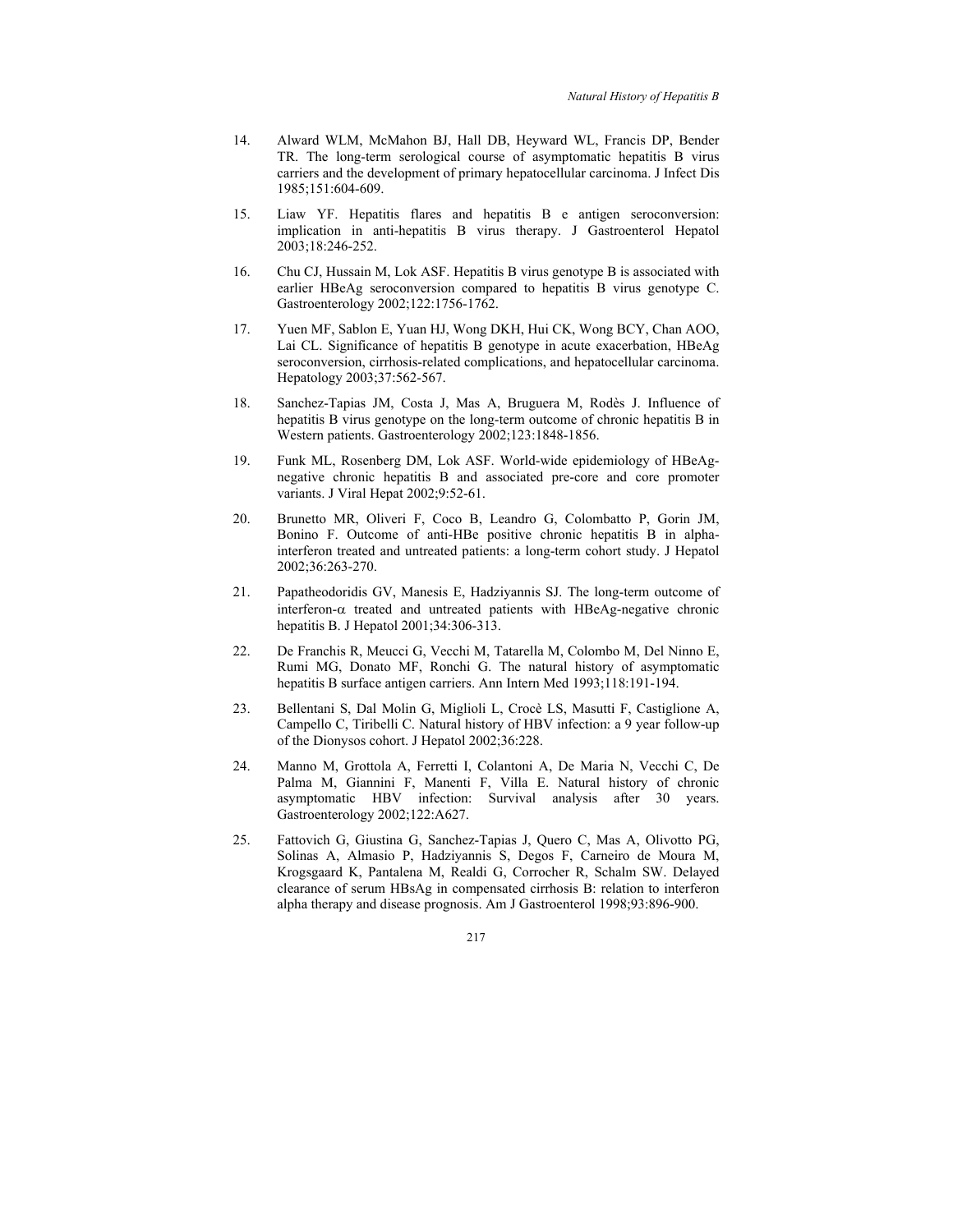- 26. Liaw YF, Sheen IS, Chen TJ, Chu CM, Pao CC. Incidence, determinants and significance of delayed clearance of serum HBsAg in chronic hepatitis B virus infection: a prospective study. Hepatology 1991;13:627-631.
- 27. Chen YC, Sheen IS, Chu CM, Liaw YF. Prognosis following spontaneous HBsAg seroclearance in chronic hepatitis B patients with or without concurrent infection. Gastroenterology 2002;123:1084-1089.
- 28. Fattovich G, Brollo L, Giustina G, Noventa F, Pontisso P, Alberti A, Realdi G, Ruol A. Natural history and prognostic factors of chronic hepatitis type B. Gut 1991;32:294-298.
- 29. Ikeda K, Saitoh S, Suzuki Y, Kobayashi M, Tsubota A, Koida I, Arase Y, Fukuda M, Chayama K, Murashima N, Kumada H. Disease progression and hepatocellular carcinogenensis in patients with chronic viral hepatitis: a prospective observation in 2215 patients. J Hepatol 1998;28:930-938.
- 30. Fattovich G, Brollo L, Alberti A, Pontisso P, Giustina G, Realdi G. Long-term follow-up of anti-HBe positive chronic active hepatitis B. Hepatology 1988;8:1651-1654.
- 31. Brunetto MR, Oliveri F, Rocca G, Criscuolo D, Chiaberge E, Capalbo M, David E, Verme G, Bonino F. Natural course and response to interferon of chronic hepatitis B accompanied by antibody to hepatitis Be antigen. Hepatology 1989;10:198-202.
- 32. Realdi G, Fattovich G, Hadziyannis S, Schalm SW, Almasio P, Sanchez-Tapias J, Christensen E, Giustina G, Noventa F. Survival and prognostic factors in 366 patients with compensated cirrhosis type B: a multicenter study. J Hepatol 1994;21:656-666.
- 33. Fattovich G, Stroffolini T, Zagni I, Donato F. Cirrhosis and hepatocellular carcinoma: incidence and factors related to hepatocellular carcinoma development. Gastroenterology 2004 (in press).
- 34. Fattovich G, Pantalena M, Zagni I, Realdi G, Schalm SW, Christensen E. Effect of hepatitis B and C virus infections on the natural history of compensated cirrhosis: a cohort study of 297 patients. Am J Gastroenterol 2002;97:2886-2895.
- 35. Chung HT, Lai CL, Lok AS. Pathogenic role of hepatitis B virus in hepatitis B surface antigen-negative decompensated cirrhosis. Hepatology 1995;22:25-29.
- 36. Liaw YF, Lin DY, Chen TJ, Chu CM. Natural course after the development of cirrhosis in patients with chronic type B hepatitis: a prospective study. Liver 1989;9:235-241.
- 37. De Jongh FE, Janssen HLA, De Man RA, Hop WCJ, Schalm SW, Van Blankestein M. Survival and prognostic indicators in hepatitis B surface antigen-positive cirrhosis of the liver. Gastroenterology 1992;103:1630-1635.
- 38. Fattovich G, Giustina G, Schalm SW, Hadziyannis S, Sanchez-Tapias J, Almasio P, Christensen E, Krogsgaard K, Degos F, Carneiro De Moura M, Solinas A, Noventa F, Realdi G. Occurrence of hepatocellular carcinoma and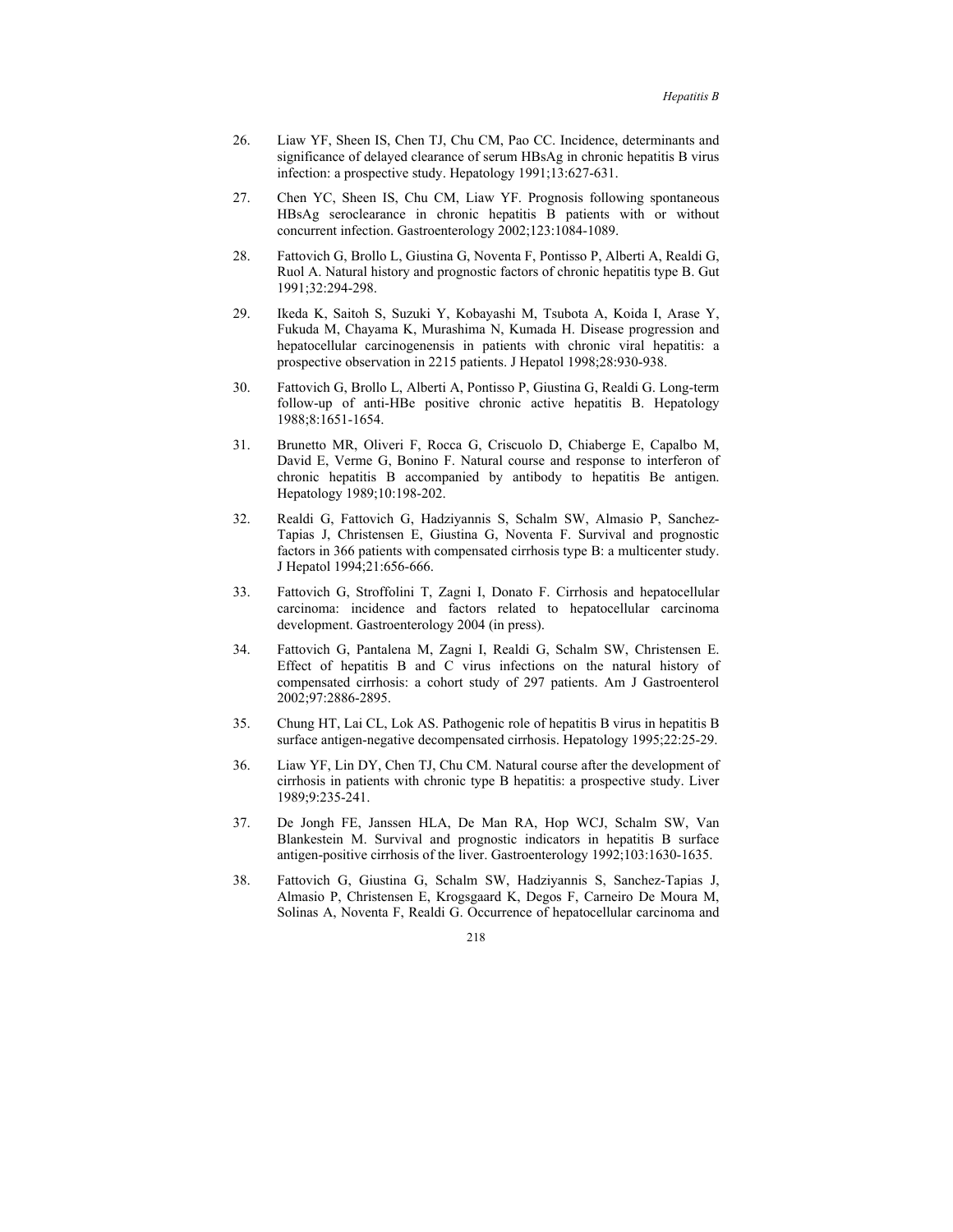decompensation in Western European patients with cirrhosis type B. Hepatology 1995;21:77-82.

- 39. Liaw YF, Tai DI, Chu CM, Chen TJ. The development of cirrhosis in patients with chronic type B hepatitis: a prospective study. Hepatology 1988;8:493-496.
- 40. Fattovich G, Giustina G, Realdi G, Corrocher R, Schalm SW. Long-term outcome of hepatitis Be antigen-positive patients with compensated cirrhosis treated with interferon alfa. Hepatology 1997;26:1338-1342.
- 41. Yang HI, Lu SN, Liaw YF, You SL, Sun CA, Wang LY, Hsiao CK, Chen PJ, Chen DS, Chen CJ. Hepatitis Be antigen and the risk of hepatocellular carcinoma. N Engl J Med 2002;347:168-174.
- 42. Kao JH. Hepatitis B viral genotypes: clinical relevance and molecular characteristics. J Gastroenterol Hepatol 2002;17:643-650.
- 43. Kao JH, Chen PJ, Lai MY, Chen DS. Hepatitis B genotypes correlate with clinical outcomes in patients with chronic hepatitis B. Gastroenterology 2000;118:554-559.
- 44. Sumi H, Yokosuka O, Seki N, Arai M, Imazeki F, Kurihara T, Kanda T, Fukai K, Kato M, Saisho H. Influence of hepatitis B virus genotypes on the progression of chronic liver disease. Hepatology 2003;37:19-26.
- 45. Liaw YF. Role of hepatitis C virus in dual and triple hepatitis virus infection. Hepatology 1995;22:1101-1108.
- 46. Fattovich G, Boscaro S, Noventa F, Pornaro E, Stenico D, Alberti A, Ruol A, Realdi G. Influence of hepatitis delta virus infection on progression to cirrhosis in chronic hepatitis type B. J Infect Dis 1987;155:931-935.
- 47. Rosina F, Conoscitore P, Cuppone R, Rocca G, Giuliani A, Cozzolongo R, Niro G, Smedile A, Saracco G, Andriulli A, Manghisi OG, Pizzetto M. Changing pattern of chronic hepatitis D in Southern Europe. Gastroenterology 1999;117:161-166.
- 48. Fattovich G, Giustina G, Christensen E, Pantalena M, Zagni I, Realdi G, Schalm SW. Influence of hepatitis delta virus infection on morbidity and mortality in compensated cirrhosis type B. Gut 2000:46:420-426.
- 49. Benvegnù L, Fattovich G, Noventa F, Tremolada F, Chemello L, Cecchetto A, Alberti A. Concurrent hepatitis B and C virus infection and risk of hepatocellular carcinoma in cirrhosis. Cancer 1994;74:2442-2448.
- 50. Tsai JF, Jeng JE, Ho MS, Chang WY, Hsieh MY, Lin ZY, Tsai JH. Effect of hepatitis C and B virus infection on risk of hepatocellular carcinoma: a prospective study. Br J Cancer 1997;76:968-974.
- 51. Di Martino V, Thevenot T, Colin JF, Boyer N, Martinot M, Degos F, Coulaud JP, Vilde JL, Vachon F, Degott C, Valla D. Marcellin P. Influence of HIV infection on the response to interferon therapy and the long-term outcome of chronic hepatitis B. Gastroenterology 2002;123:1812-1822.